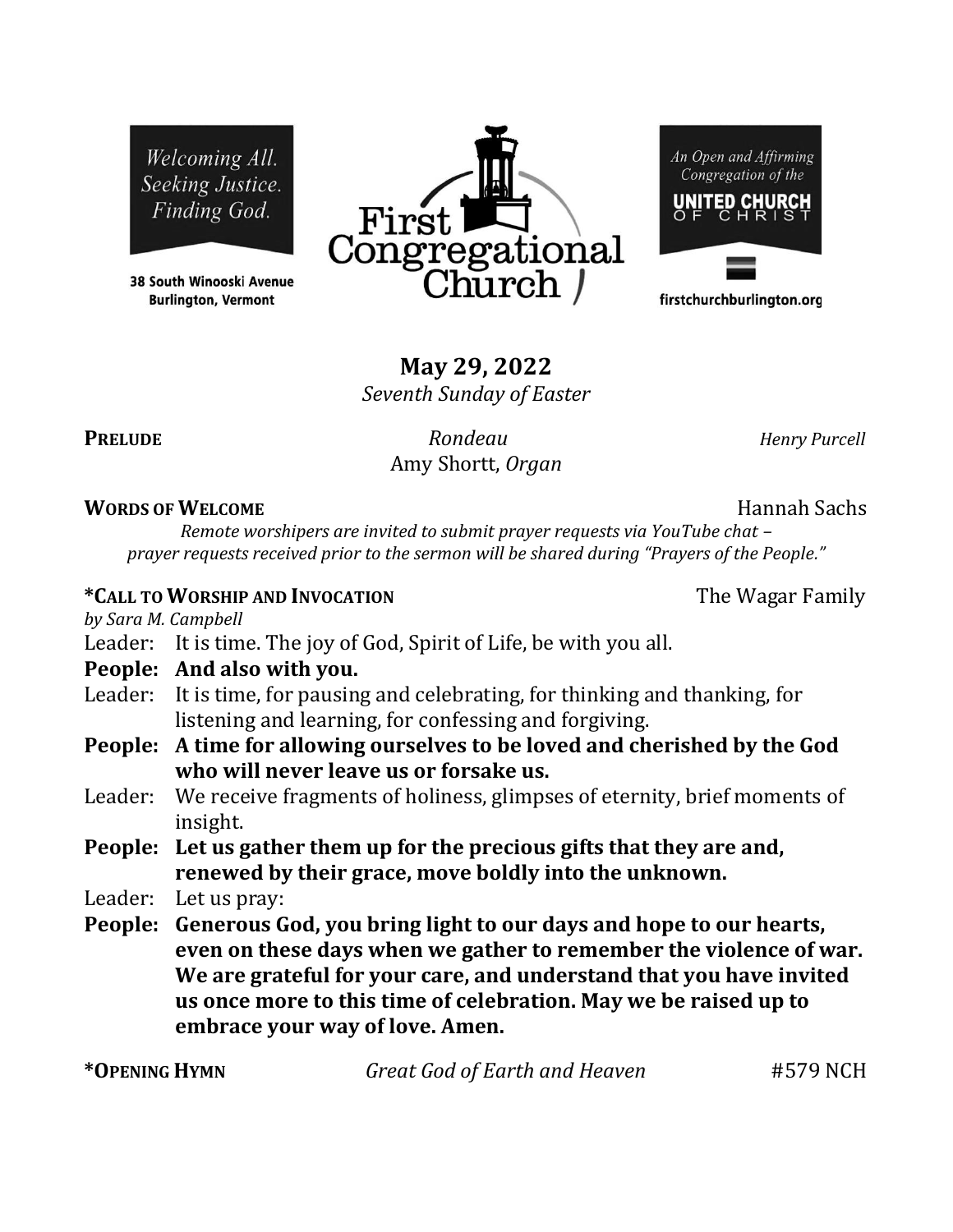| <b>SCRIPTURE READING</b>     | Psalm 47, Living Psalms interpretation                                 | Carol Hauke           |
|------------------------------|------------------------------------------------------------------------|-----------------------|
| <b>ANTHEM</b>                | <b>Be Thou My Vision</b><br>Sanctuary Choir                            | arr. Heather Sorenson |
| <b>GOSPEL READING</b>        | From Acts 1:1-11, Luke 24:44-53                                        |                       |
| <b>SERMON</b>                |                                                                        |                       |
| *HYMN OF THANKSGIVING        | If We Just Talk of Thoughts and Prayers                                |                       |
| <b>PRAYERS OF THE PEOPLE</b> | $This would be a "Calabuation" & Duanou's" list is available for you.$ |                       |

*This week's "Celebrations & Prayer's" list is available for you on the front page of our website – and among the links under the title of the YouTube live stream throughout this morning's live stream of the worship service.*

*.* PASTORAL PRAYER

## SILENT PRAYER

#### LORD'S PRAYER

**Our Father, who art in heaven, hallowed be thy name. Thy kingdom come, Thy will be done on earth as it is in heaven. Give us this day our daily bread, and forgive us our debts as we forgive our debtors, and lead us not into temptation but deliver us from evil. For thine is the kingdom, and the power, and the glory forever. Amen.**

## **\*PASSING OF THE PEACE**

#### **INVITATION TO THE OFFERING**

*You are invited to offer your monetary gifts online using this link:<https://bit.ly/fccbonlinegiving> (also under the video title on YouTube) or by texting FCCBUCC to 73256 - or mail a check payable to: First Congregational Church at 38 South Winooski Avenue, Burlington, VT 05401*

## **OFFERTORY** *March in D J.S. Bach*

## **\*DOXOLOGY** #780 NCH

*Praise God from whom all blessings flow; Praise God, all creatures here below; Praise God above ye heavenly host; Creator, Christ and Holy Ghost. Amen.*

## **\*PRAYER OF DEDICATION**

*by Martin Palmer*

Leader: Brothers and sisters in creation, we covenant this day with you and with all creation yet to be: With every living creature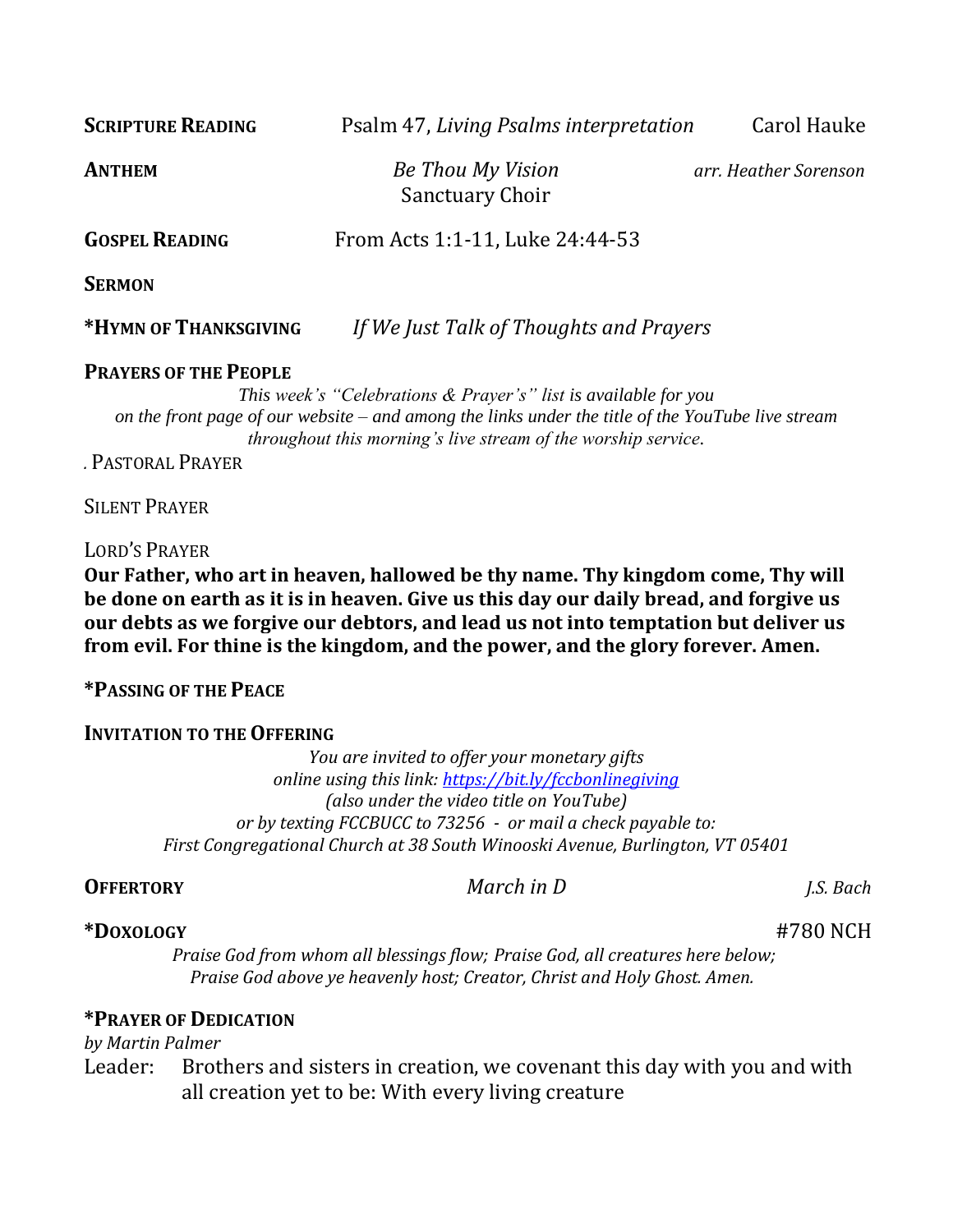| People:                             | and all that contains and sustains them,                          |                            |                                  |  |  |
|-------------------------------------|-------------------------------------------------------------------|----------------------------|----------------------------------|--|--|
| Leader:                             | With all that is on earth                                         |                            |                                  |  |  |
| People:                             | and with the earth itself,                                        |                            |                                  |  |  |
| Leader:                             | With all that lives in the waters                                 |                            |                                  |  |  |
| People:                             | and with the waters themselves,                                   |                            |                                  |  |  |
| Leader:                             | With all that flies in the skies                                  |                            |                                  |  |  |
| People:                             | and with the sky itself.                                          |                            |                                  |  |  |
|                                     | Leader: We establish this covenant,                               |                            |                                  |  |  |
| People:                             | that all our powers will be used to prevent your destruction.     |                            |                                  |  |  |
| Leader:                             | With every living one in this place,                              |                            |                                  |  |  |
| People:                             | and with this community itself,                                   |                            |                                  |  |  |
| Leader:                             | With every fruit of our lives,                                    |                            |                                  |  |  |
| People:                             | and with our livelihood itself,                                   |                            |                                  |  |  |
| Leader:                             | With every hope of our being,                                     |                            |                                  |  |  |
| People:                             | and with our being itself: We pledge ourselves to the creation of |                            |                                  |  |  |
|                                     | more just, kinder world.                                          |                            |                                  |  |  |
| Leader:                             | Starting right here.                                              |                            |                                  |  |  |
| All:                                | <b>Starting with me. Amen</b>                                     |                            |                                  |  |  |
| *CLOSING HYMN                       |                                                                   | Lead Us from Death to Life | #581 NCH                         |  |  |
| *BIDDING TO MISSION AND BENEDICTION |                                                                   |                            |                                  |  |  |
| <b>POSTLUDE</b>                     |                                                                   | <b>Bouree</b>              | <b>Charles Villiers Stanford</b> |  |  |

\**Please stand as you are able, in body or in spirit.*

**Virtual Fellowship**: Worship is followed by Fellowship outside at First Church – and remotely on **ZOOM** - the link is:<https://bit.ly/sundayfellowship> OR- Phone in: 1-301-715-8592. When prompted, enter 591-074-317# *This virtual gathering will happen today but will be quite brief because of the after worship program.*

**TODAY: In-Person Vision Presentations, Discussion & Voting:** Following worship there will be brief proposal presentations, time for discussion, and inperson voting! The live stream of the Vision Gathering will be available @11am at: [www.youtube.com/FirstChurchBTV](http://www.youtube.com/FirstChurchBTV) - don't see it? Refresh your browser with a click – or – close YouTube and then reopen it.